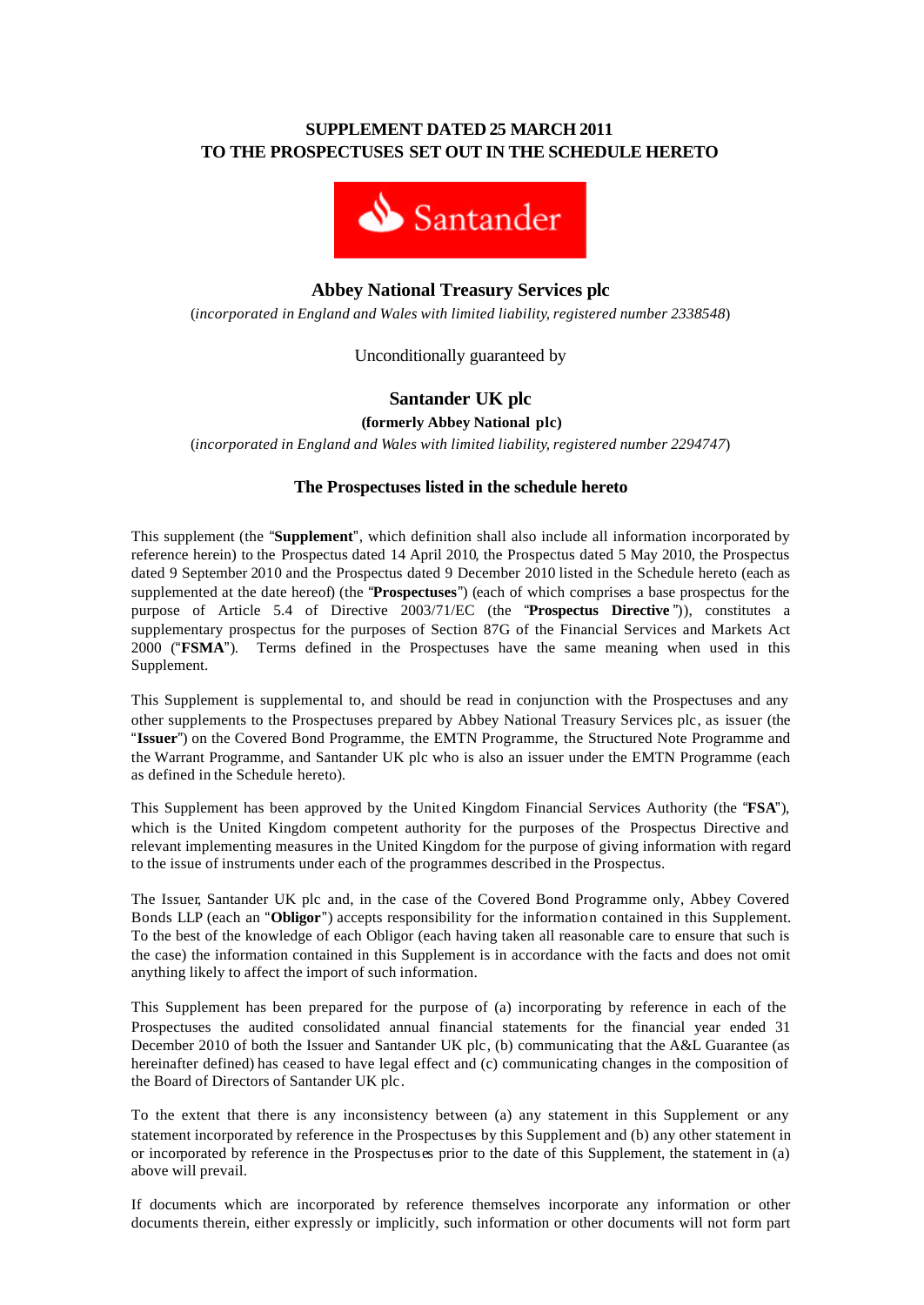of this Supplement for the purposes of the Prospectus Directive except where such information or other documents are specifically incorporated by reference or attached to this Supplement.

Save as disclosed in this Supplement and the Prospectuses, no significant new factor, material mistake or inaccuracy relating to information included in the Prospectuses has arisen or been noted, as the case may be, since the publication of the Prospectuses.

Investors should be aware of their rights under Section 87Q(4) of the FSMA.

## **1. PUBLICATION OF ANNUAL FINANCIAL STATEMENTS**

The following sections of each Prospectus shall be amended by inclusion of the paragraphs specified in paragraph 1.1 and 1.2 below:

- (a) the sections entitled "Documents incorporated by reference" commencing on page 12 and the heading entitled "Documents Available" in the "General Information" section commencing on page 242 of the Covered Bond Programme Prospectus;
- (b) the sections entitled "Documents incorporated by reference" commencing on page 9 and paragraph 4 of "General Information" commencing on page 117 of the EMTN Programme Prospectus;
- (c) the sections entitled "Documents incorporated by reference" commencing on page 1 and paragraph 4 of "General Information" commencing on page 355 of the Structured Note Programme Prospectus; and
- (d) the sections entitled "Documents incorporated by reference" commencing on page 1 and paragraph 5 of "General Information" commencing on page 164 of the Warrant Programme Prospectus.
- 1.1 On 18 March 2011, Santander UK plc published:
	- (a) its audited consolidated annual financial statements for the financial year ended 31 December 2010, which appears on pages 149 to 262 and pages 67 to 134, except as marked as "unaudited" on pages 92, 93 and the Operational Risk and Other Risks sections on pages 121 to 123;
	- (b) within the "Business Review Divisional Results", the unaudited table titled "Trading profit before tax by segment" on page 25; and
	- (c) the audited information in the Directors' Report which appears on pages 141 to 143,

of Santander UK plc's Annual Report and Accounts for the year ended 31 December 2010.

1.2 On 18 March 2011, the Issuer published its audited consolidated annual financial statements for the financial year ended 31 December 2010, which appears on pages 11 to 113 of the Issuer's Annual Report and Accounts for the year ended 31 December 2010.

Copies of the documents listed above have been filed with the UK Listing Authority and, by virtue of this Supplement, the relevant sections of the documents listed above are incorporated in, and form part of, each of the relevant Prospectuses.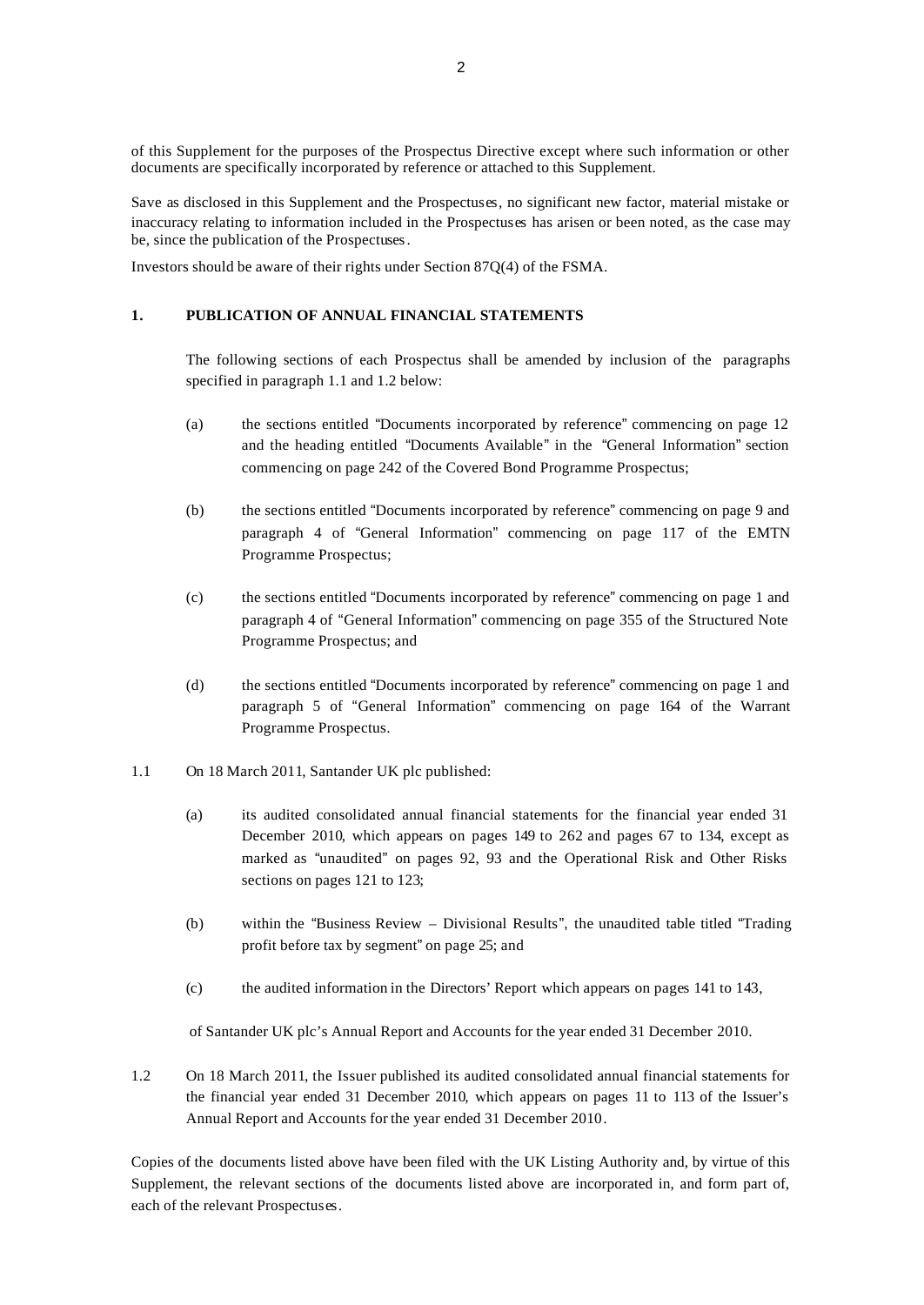Any documents themselves incorporated by reference in the documents incorporated by reference in the Prospectuses shall not form part of such Prospectuses.

## **2. GUARANTEE BY ALLIANCE & LEICESTER PLC**

The following sections of each Prospectus shall be:

- (a) amended by inclusion of the paragraph specified in quotation marks below:
	- (i) the sections entitled "Santander UK plc and the Santander Group" commencing on page 151 of the Covered Bond Programme Prospectus;
	- (ii) the sections entitled "Santander UK plc and the Santander UK Group" commencing on page 96 of the EMTN Programme Prospectus;
	- (iii) the sections entitled "Santander UK plc and the Santander UK PLC Group" commencing on page 319 of the Structured Note Programme Prospectus; and
	- (iv) the sections entitled "Santander UK plc and the Santander UK Group" commencing on page 147 of the Warrant Progra mme Prospectus; and
- (b) removed in its entirety:
	- (i) the reference to "Guarantee by A&L" in section entitled "Overview" on pages 30 and 31 of the Covered Bond Programme Prospectus;
	- (ii) the reference to "Guarantee by A&L" in section entitled "Summary" on page 17 of the EMTN Programme Prospectus;
	- (iii) the reference to "Guarantee by A&L" in section entitled "Summary" on page 7 of the Structured Note Programme Prospectus; and
	- (v) the reference to "Guarantee by A&L" in section entitled "Summary" on page 7 of the Warrant Programme Prospectus.

"Alliance & Leicester plc ("**A&L**") gave a full and unconditional guarantee in respect of the unsubordinated liabilities of Santander UK incurred prior to 31 July 2012 (the "**A&L Guarantee**"). The A&L Guarantee applied to any obligation or liability lawfully incurred by Santander UK to any person.

Pursuant to the terms of the order by the Companies Court of the High Court (Chancery Division) that approved the transfer of substantially all of the business, assets and liabilities of A&L to Santander UK pursuant to Part VII of FSMA, it was agreed that the A&L Guarantee should remain with A&L until such time as A&L and Santander UK agree that they should be transferred to Santander UK. Whilst the A&L Guarantee still had legal effect, it had ceased to be of material benefit to Noteholders. The A&L Guarantee has now been transferred to Santander UK and has ceased to have legal effect."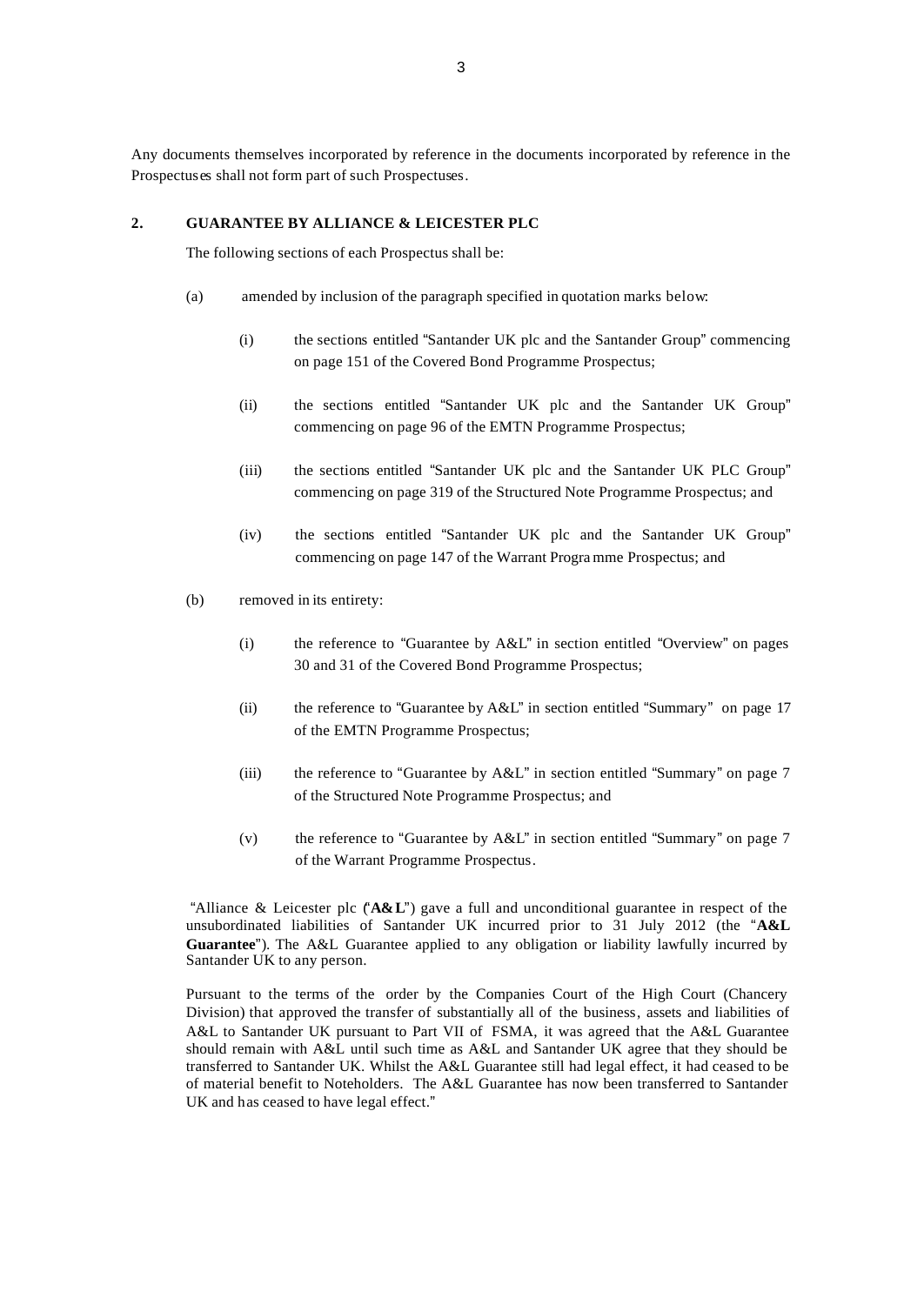#### **3. Executive Management changes**

The composition of the Board of Directors of Santander UK plc is changing as follows:

- (1) Alison Brittain resigned as Executive Director on 22 March 2011 and will leave Santander UK plc in September 2011; and
- (2) The Board of Directors has resolved to appoint, subject to FSA approval, Stephen Pateman as Executive Director of Santander UK plc.

The appointment of Stephen Pateman as Executive Director of Santander UK plc will be effective following confirmation of FSA approval and a public announcement shall be made at such time.

#### **GENERAL**

This Supplement will be published on the website of the London Stock Exchange.

The date of this Supplement is 25 March 2011.